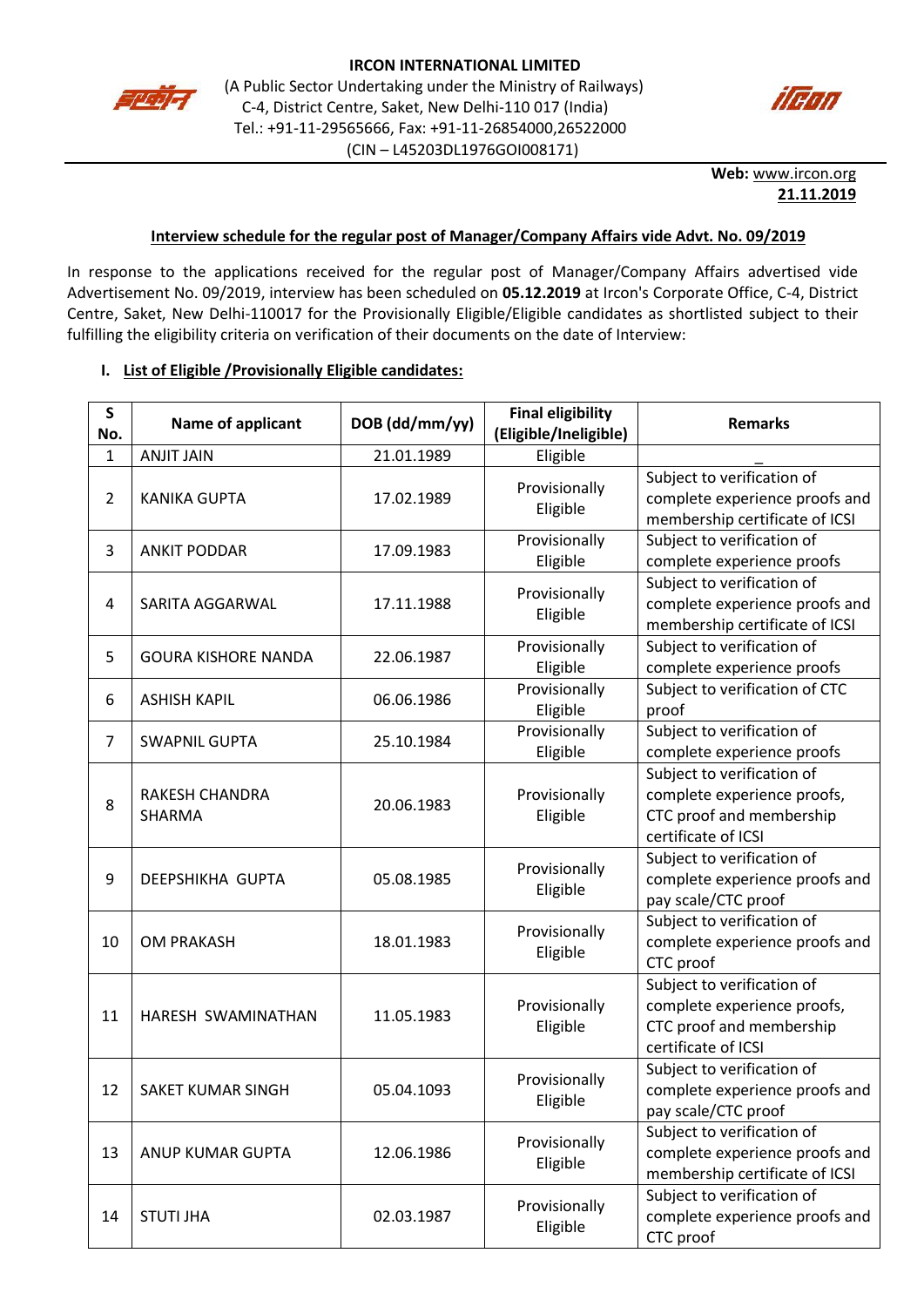| 15 | <b>SACHIN ARORA</b>    | 06.10.1986 | Provisionally<br>Eligible | Subject to verification of<br>complete experience proofs                                        |
|----|------------------------|------------|---------------------------|-------------------------------------------------------------------------------------------------|
| 16 | ANUPAM SAXENA          | 17.02.1985 | Provisionally<br>Eligible | Subject to verification of<br>complete experience proofs and<br>CTC proof                       |
| 17 | <b>KOMAL KALRA</b>     | 07.01.1985 | Provisionally<br>Eligible | Subject to verification of CTC<br>proof and final passing<br>certificate of CS                  |
| 18 | RINGEE ANGMU BHUTIA    | 17.04.1986 | Provisionally<br>Eligible | Subject to verification of nature<br>of experience and pay scale<br>proofs                      |
| 19 | <b>CHANDAN DUBEY</b>   | 24.01.1985 | Provisionally<br>Eligible | Subject to verification of<br>complete experience proofs                                        |
| 20 | DEEPAK KAKKAR          | 22.05.1987 | Provisionally<br>Eligible | Subject to verification of<br>complete experience proofs and<br>CTC proof                       |
| 21 | POOJA KANSAL           | 17.08.1988 | Provisionally<br>Eligible | Subject to verification of<br>complete experience proofs and<br>final passing certificate of CS |
| 22 | VIPUL KUMAR SRIVASTAVA | 22.08.1985 | Provisionally<br>Eligible | Subject to verification of CTC<br>proof                                                         |

## **II. List of Ineligible Candidates:**

The following candidates are not found eligible as per the criteria laid down in advertisement:

| S<br>No. | <b>Name of applicant</b>        | DOB (dd/mm/yy) | <b>Final eligibility</b><br>(Eligible/Ineligible) | <b>Remarks</b>                                                                                                                     |
|----------|---------------------------------|----------------|---------------------------------------------------|------------------------------------------------------------------------------------------------------------------------------------|
|          | <b>ANJALI YADAV</b>             | 10.03.1985     | <b>NE</b>                                         | Not fulfilling pay scale criteria                                                                                                  |
|          | RASHMI SANTOSH<br><b>MISHRA</b> | 13.10.1984     | <b>NE</b>                                         | Presently not working in Govt.<br>organization or private<br>organization as on 01.08.2019<br>as mentioned in the<br>advertisement |
| 3        | DEEPIKA MEHTA                   | 30.03.1987     | <b>NE</b>                                         | Not fulfilling pay scale criteria                                                                                                  |
|          | <b>TWINKLE BHATIA</b>           | 14.09.1989     | <b>NE</b>                                         | Not fulfilling pay scale criteria                                                                                                  |

Shortlisted candidates for the posts of Manager/Co. Affairs as per **table (I)** above are directed to report for the Interview as per the details below:

| <b>Post</b>    | No. of     | <b>Schedule of Interview</b> |                                 |
|----------------|------------|------------------------------|---------------------------------|
|                | candidates |                              | <b>Venue</b>                    |
|                |            |                              | <b>IRCON INTERNATIONAL LTD.</b> |
| Manager/Co.    |            | From 9.00 A.M. On            | C-4, District Centre, Saket,    |
| <b>Affairs</b> | 22         | 05.12.2019                   | New Delhi-110017                |

### **B. Directions for Provisionally Eligible Candidates :**

**All provisionally eligible candidates have to bring their missing documents as mentioned against their names in Table (I) above at the time of interview, failing which their candidature will be rejected.**

**Candidature of shortlisted candidates for interview is purely provisional subject to subsequent verification of missing documents and also fulfilling the eligibility conditions as advertised.**

**All Eligible / Provisionally Eligible candidates** as per the table I above are requested to bring their following original testimonials, **along with a photocopy set** , for document verification on the day of interview as per the schedule above:

- 1. Matriculation Certificate (for age proof);
- 2. Certificate and mark sheets of qualification (Graduation/Post Graduation);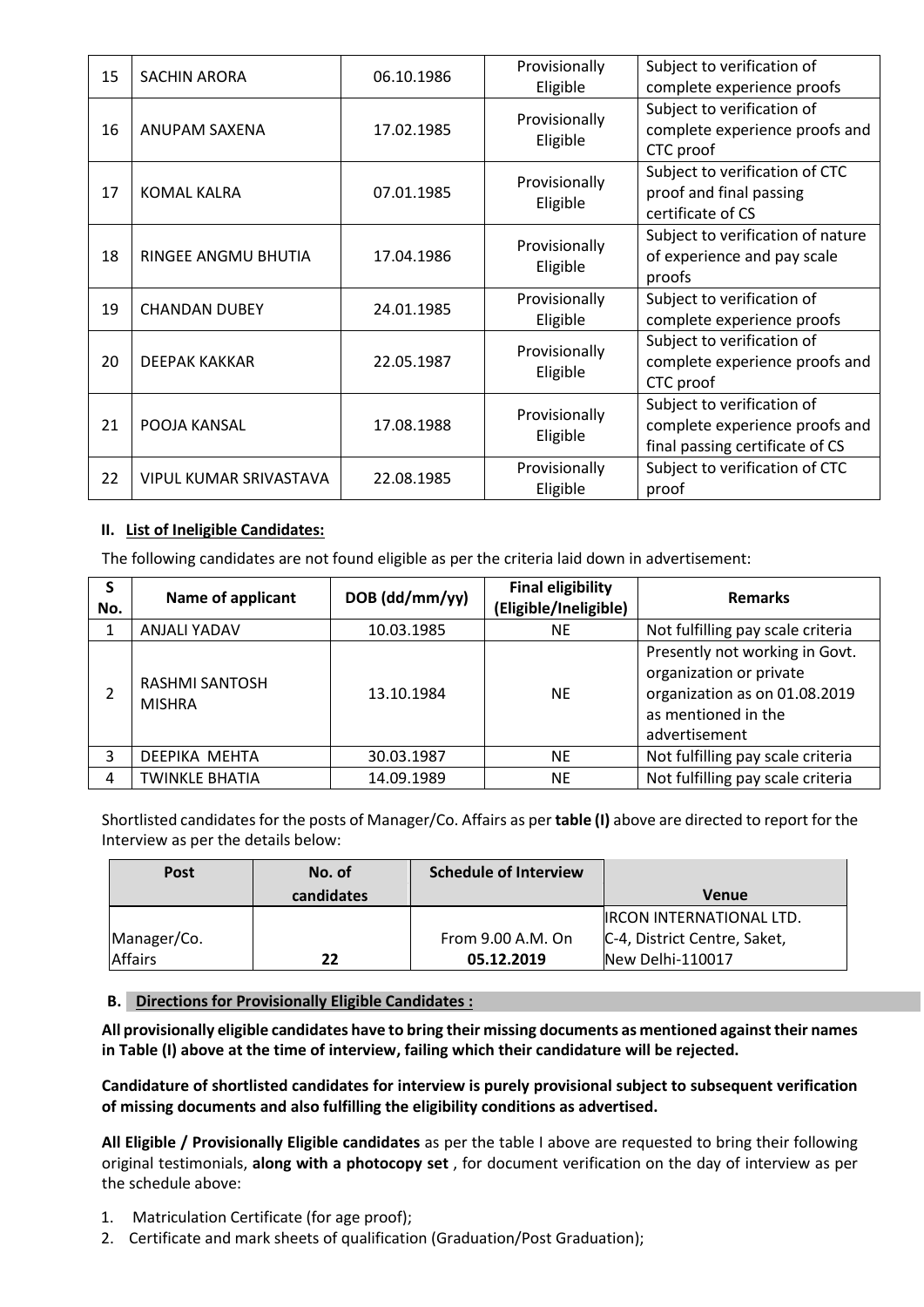- 3. Certificates and mark sheets of professional qualification of ICSI;
- 4. **Certificates in proof of experience**, as applicable, **clearly projecting the requisite experience indicating the length and nature of experience and work done, as per eligibility criteria. The experience certificate should clearly indicate the 'From' and 'To' date i.e. date of joining and date of relieving**;
- 5. CTC/pay scale proof as applicable, as per the advertisement.
- 6. Certificate in support of claim of belonging to Schedule Caste, Schedule Tribe and Other Backward Classes, Ex-serviceman, if applicable;
- 7. One Photo-identity-card like Aadhar Card, Driving-license, Passport or any other valid document with you for identification;
- 8. **Candidates serving in Central/State Government/ Public Sector Undertaking including Public Sector Banks/Autonomous Bodies etc. including Departmental candidates are required to produce a "No Objection Certificate" from their present employer at the time of interview in original failing which, he/she will not be allowed to appear in the interview. However, in the event of difficulty in getting NOC from their parent department, they may submit an undertaking at the time of interview that they will not claim any service transfer benefits / protection of pay in case of their selection. Such candidate/candidates will be selected on Minimum of the pay scale.**
- 9. Complete set of self-attested photocopies of all the above mentioned certificates.
- 10. Latest passport sized photograph.

### **General Instructions:**

- (i) The candidates are once again advised to check their eligibility thoroughly before appearing for the interview to avoid disappointment at later stage. If any discrepancies are found at any stage of the recruitment process, the candidature of the candidate will be immediately cancelled.
- (ii) IRCON shall be free to reject any application at any stage of the recruitment process, if the candidate is found ineligible for the respective post. The decision of IRCON in all matters regarding eligibility of the candidates at all stages of selection and any other matter relating to recruitment shall be final. No correspondence or enquiries shall be entertained by IRCON, in this regard.
- (iii) The applicants are required to submit relevant documents in relation to duration of experience i.e. clearly specifying the date of joining and date of relieving from the respective Organization and the relevant documents in relation to Salary Particulars or CTC, wherever applicable, as per the Advertisement.
- (iv) The candidates are advised to make necessary arrangements for his/her travel/stay well in advance, so as to reach the venue on time.
- (v) IRCON will not entertain any request for change of date and time schedule of document verification/ interview.
- (vi) You will be required to produce your original experience certificate in the relevant fields as notified in the advertisement. Only those candidates who will be meeting the minimum educational and experience eligibility criteria as per aforesaid advertisement will be allowed to appear in the interview.
- (vii) The candidate shall ascertain themselves before proceeding for the document verification/ interview that they are meeting all the eligibility criteria/conditions as stipulated in the advertisement. Candidates, who do not satisfy the eligibility conditions, will be liable to be disqualified at any stage of recruitment/selection.
- (viii) If any of the particulars stated by candidate in the application on verification is found to be incomplete or incorrect, or if you are found to have willfully suppressed any material fact/information relevant to the Consideration of your case without prejudice to any other action that may be taken in consequence thereof, your candidature will be summarily rejected and you will not be interviewed.
- (ix) IRCON reserves the right of postponing or deferring the date(s) of document verification/ interview for which necessary intimation will be sent to you in this case. No claims will be entertained against cancellation charges of ticket or otherwise. Also, a candidate who has been called for document verification/ interview on a particular date may have to overstay by not more than one day for which he/she should make arrangements at his/her own expenses.